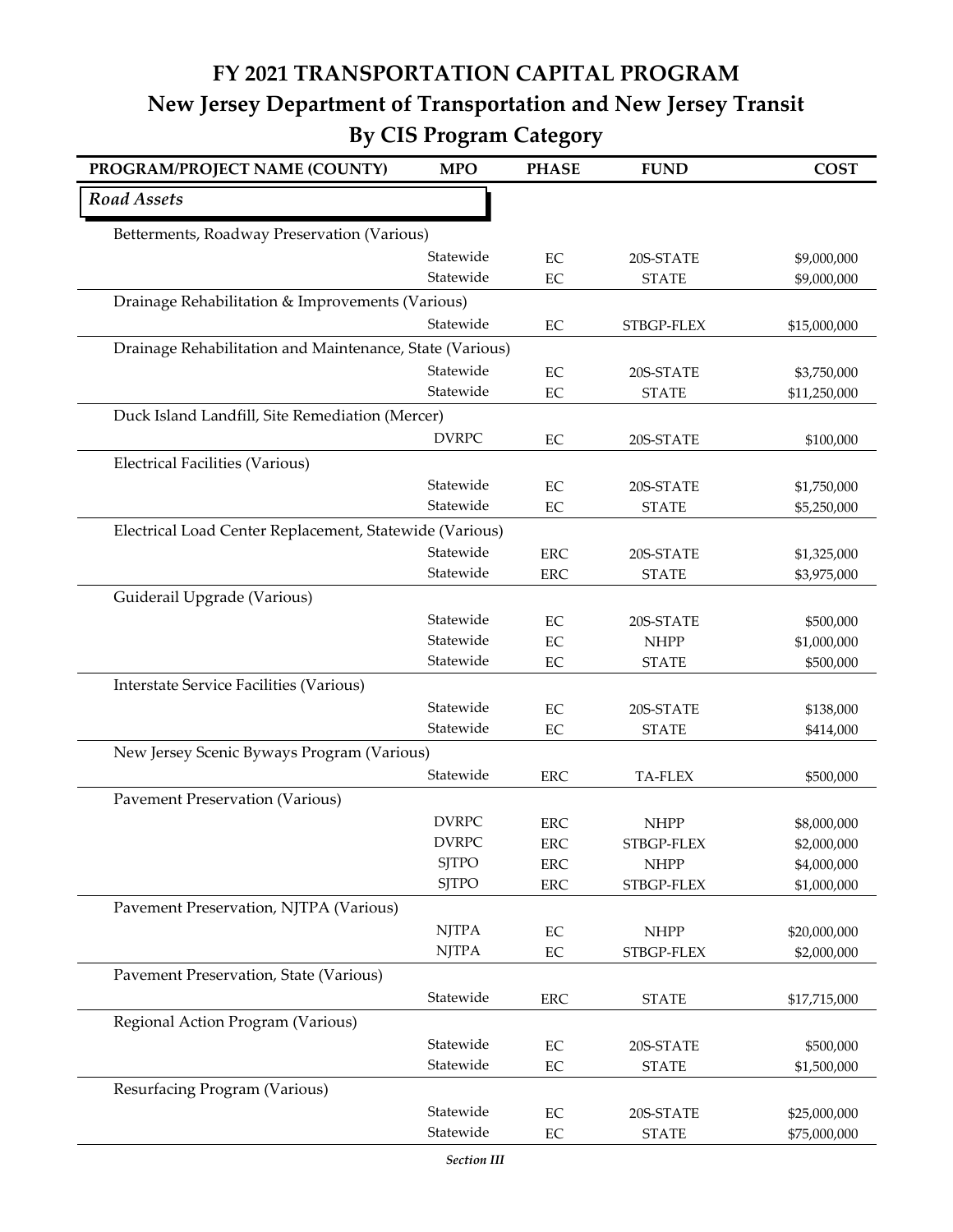| PROGRAM/PROJECT NAME (COUNTY)                                              | <b>MPO</b>                   | <b>PHASE</b> | <b>FUND</b>  | <b>COST</b>  |
|----------------------------------------------------------------------------|------------------------------|--------------|--------------|--------------|
| Road Assets                                                                |                              |              |              |              |
| Resurfacing, Federal (Various)                                             |                              |              |              |              |
|                                                                            | Statewide                    | <b>ERC</b>   | <b>NHPP</b>  | \$21,112,000 |
| Signs Program, Statewide (Various)                                         |                              |              |              |              |
|                                                                            | Statewide                    | EC           | 20S-STATE    | \$827,500    |
|                                                                            | Statewide                    | EC           | <b>STATE</b> | \$2,482,500  |
| Storm Water Asset Management (Various)                                     |                              |              |              |              |
|                                                                            | Statewide                    | <b>ERC</b>   | STBGP-FLEX   | \$2,000,000  |
| Traffic Signal Replacement (Various)                                       |                              |              |              |              |
|                                                                            | Statewide                    | EC           | 20S-STATE    | \$2,250,000  |
|                                                                            | Statewide                    | EC           | <b>STATE</b> | \$6,750,000  |
| Utility Reconnaissance and Relocation (Various)                            |                              |              |              |              |
|                                                                            | Statewide                    | EC           | 20S-STATE    | \$1,250,000  |
|                                                                            | Statewide                    | $\rm EC$     | <b>STATE</b> | \$1,250,000  |
| Route 4, River Drive to Tunbridge Road (Bergen)                            |                              |              |              |              |
|                                                                            | <b>NJTPA</b>                 | <b>CON</b>   | 20S-NHPP     | \$9,900,000  |
| Route 9, Jones Rd to Longboat Ave (Ocean)                                  |                              |              |              |              |
|                                                                            | <b>NJTPA</b>                 | <b>CON</b>   | <b>STATE</b> | \$12,500,000 |
| Route 15, Route 94 to Route 206/CR 565 (Sussex)                            |                              |              |              |              |
|                                                                            | <b>NJTPA</b>                 | <b>CON</b>   | <b>NHPP</b>  | \$7,300,000  |
| Route 18, East Brunswick, Drainage and Pavement Rehabilitation (Middlesex) |                              |              |              |              |
|                                                                            | <b>NJTPA</b>                 | <b>ROW</b>   | <b>NHPP</b>  | \$7,000,000  |
| Route 20, Paterson Safety, Drainage and Resurfacing (Passaic)              |                              |              |              |              |
|                                                                            | <b>NJTPA</b>                 | <b>ROW</b>   | <b>NHPP</b>  | \$1,300,000  |
| Route 23, High Crest Drive to Macopin River (Passaic)                      |                              |              |              |              |
|                                                                            | <b>NJTPA</b>                 | <b>DES</b>   | <b>NHPP</b>  | \$2,700,000  |
| Route 26, Cox Road to Nassau Street (Middlesex)                            |                              |              |              |              |
|                                                                            | <b>NJTPA</b>                 | CON          | 20S-NHPP     | \$2,780,000  |
| Route 27, Dehart Place to Route 21 (Union)                                 |                              |              |              |              |
|                                                                            | <b>NJTPA</b>                 |              |              |              |
|                                                                            |                              | <b>CON</b>   | <b>NHPP</b>  | \$17,300,000 |
| Route 30, Atco Avenue to Route 206 (Camden)                                |                              |              |              |              |
|                                                                            | <b>DVRPC</b><br><b>SJTPO</b> | <b>CON</b>   | 20S-NHPP     | \$11,570,000 |
|                                                                            |                              | <b>CON</b>   | 20S-NHPP     | \$2,500,000  |
| Route 31, Franklin Road (CR 634) to Route 46 (Warren)                      |                              |              |              |              |
|                                                                            | <b>NJTPA</b>                 | <b>CON</b>   | <b>STATE</b> | \$7,992,000  |
| Route 31, Route 78/22 to Graysrock Road (Hunterdon)                        |                              |              |              |              |
|                                                                            | <b>NJTPA</b>                 | <b>DES</b>   | 20S-NHPP     | \$1,800,000  |
| Route 33, Cleveland Avenue to Paxson Avenue (Mercer)                       |                              |              |              |              |
|                                                                            | <b>DVRPC</b>                 | <b>CON</b>   | 20S-NHPP     | \$7,000,000  |
| Route 35, Route 9 to Colonia Boulevard (Middlesex)                         |                              |              |              |              |
|                                                                            | <b>NJTPA</b>                 | <b>DES</b>   | 20S-NHPP     | \$3,700,000  |
|                                                                            | <b>NJTPA</b>                 | <b>ROW</b>   | 20S-NHPP     | \$400,000    |
| Route 37, EB Thomas St to Fisher Blvd (Ocean)                              |                              |              |              |              |
|                                                                            | <b>NJTPA</b>                 | CON          | <b>STATE</b> | \$9,320,000  |